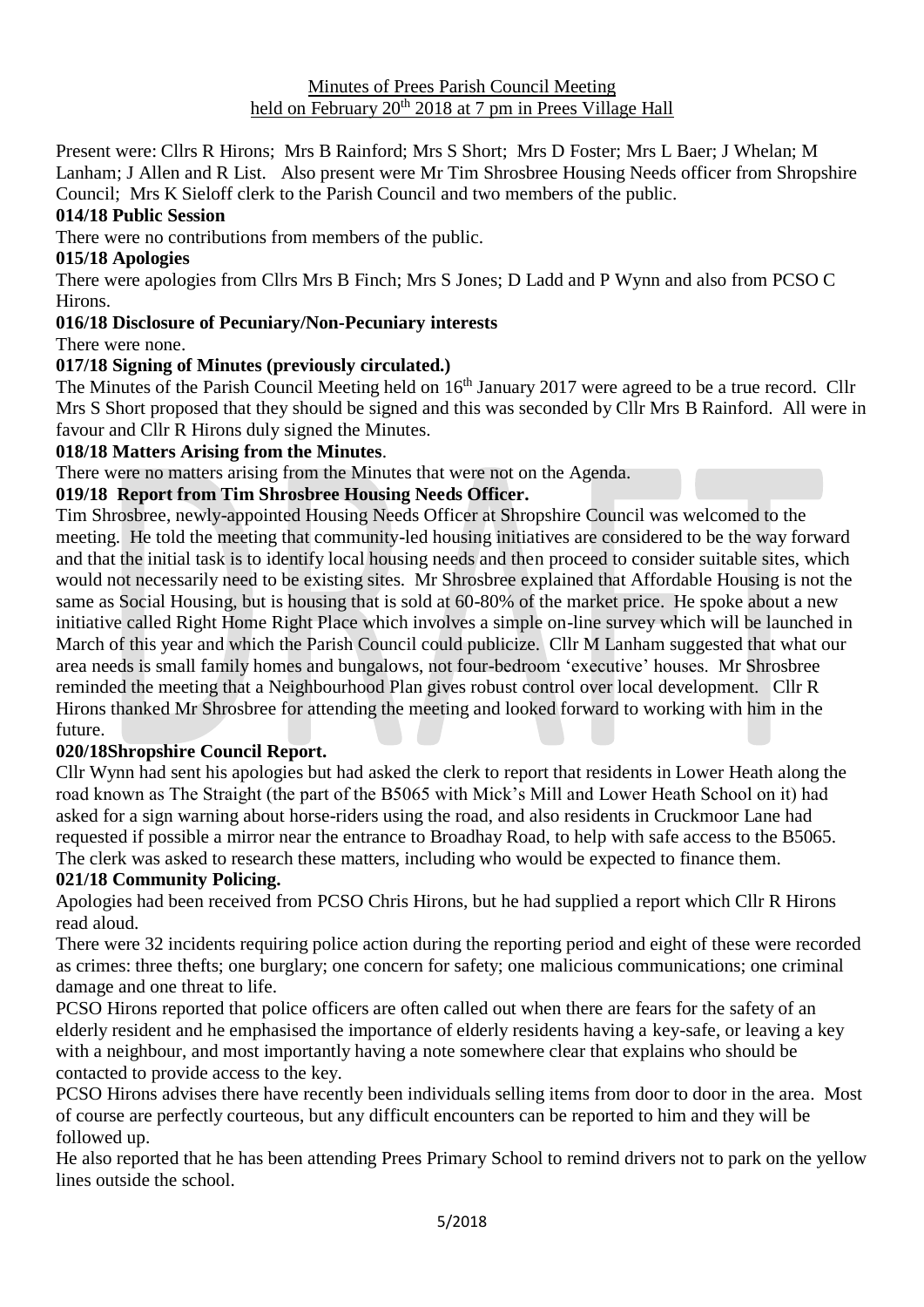# **022/18 Planning Matters**

- 18/00051/OHL: Erection of 11KV overhead line supported by wood poles. Land at Fernyleas, Station Road, Prees, Whitchurch, Shropshire. Applicant: SP Manweb PLC. It was resolved that the Parish Council's support for this application should be registered. This was proposed by Cllr R Hirons, seconded by Cllr M Lanham and all were in favour.
- 17/05986/FUL: Erection of single-storey rear extension. Marchwood, Mill Lane, Higher Heath, Whitchurch, Shropshire SY13 2HR. Applicant: Mr and Mrs D Eccleston. It was resolved that the Parish Council's support for this application should be registered. This was proposed by Cllr J Whelan and seconded by Cllr Mrs D Foster and all were in favour.
- 18/00443/TPO: To fell one Silver Birch and remove area of small trees belonging to North Shropshire District Council (Prees Higher Heath No 6) TPO 1975. 7 Birchwood Grove, Higher Heath, Whitchurch, Shropshire SY13 2EX.

Concern was expressed by some councillors at the number of trees currently being felled locally and it was resolved to support this application on the understanding that the Tree Officers' professional opinion would prevail and allow only essential felling. Proposed by Cllr J Whelan and seconded by Cllr Mrs S Short. All were in favour.

• 18/00303/FUL: Erection of an agricultural silage clamp. Fernyleas, Station Road, Prees, Shropshire SY13 2DW. Applicant: Mr Steve Walley.

18/00321/FUL: Erection of agricultural slurry tower/store. Fernyleas, Station Road, Prees, Shropshire. SY13 2DW. Applicant: Mr Steve Walley.

It was resolved to support these two applications with the proviso that the materials used were of a colour to blend into their surroundings. Proposed by Cllr J Whelan and seconded by Cllr J Allen. All were in favour.

- Amendments to 17/05815/FUL: Residential development of thirteen dwellings including public open space and demolition of existing buildings at Prees Industrial Estate. Land at Prees Industrial Estate, Shrewsbury Street, Prees, Whitchurch, Shropshire. Applicant: Mr Steven Birch. The Parish Council did not have further comment to make on the minor amendments made, but it noted that it had received no assurances about who would be responsible for the upkeep of the proposed open space included in the design and the clerk was asked to contact the planning officer and remind him or her of these concerns.
- 18/00104/FUL: Erection of a first floor extension over existing single storey rear extension. Elm Cottage, Manor House Lane, Higher Heath, Whitchurch, Shropshire. Applicant: Mr P Dobson. It was resolved that the Parish Council should register its support for this application. Proposed by Cllr J Whelan and seconded by Cllr Mrs L Baer. All were in favour.
- 18/00635/FUL: Erection of first floor extension to form upper floor along with the erection of a single storey rear extension and detached double garage. Alandale, Preeswood, Prees, Whitchurch, Shrops. Applicant: David and Sally-Ann Munro and Butter. It was resolved to register support for this application: proposed by Cllr Mrs D Foster and seconded by Cllr Mrs L Baer. All were in favour.
- 18/00691/LBC: Repairs to timber frame and floor following flood damage affecting a Grade II listed building. Edenhurst, 15 Moreton St, Prees, Whitchurch, Shrops. Applicant: Mrs Shelley Brown. It was resolved to register the Parish Council's support for this application. Proposed by Cllr R Hirons and seconded by Cllr Mrs S Short. All were in favour.
- 18/00258/PMBPA ; Application for prior approval under Part 3, Class Q of the Town and Country Planning (General Permitted Development) (England) Order 2015 for the change of use from agricultural to residential use. The Piggery, Northwood House Farm, Fauls, Shrops.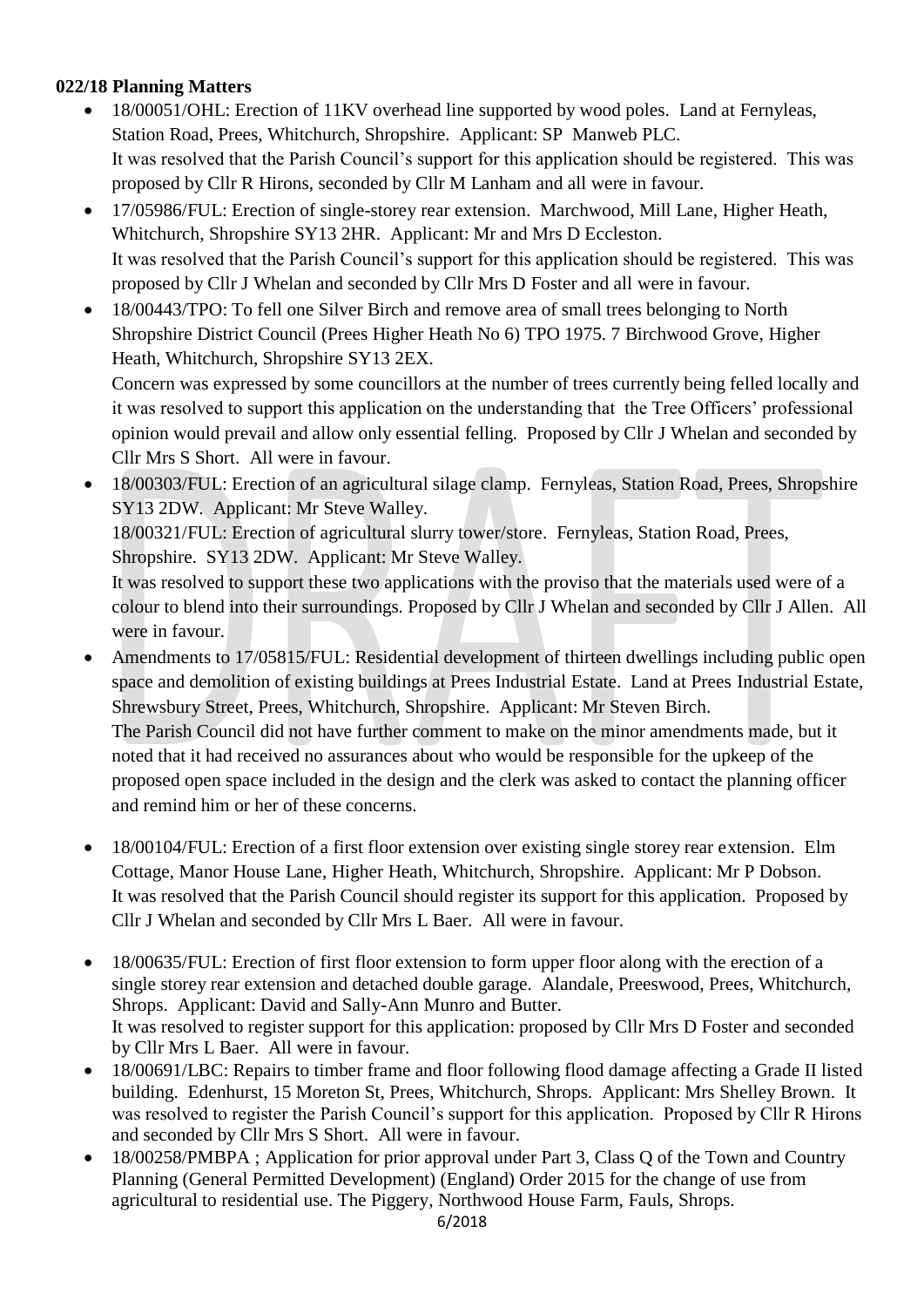# Applicant:Mr Jason Scott

18/0259/PMBPA; Application for prior approval under Part 3, Class Q of the Town and Country Planning (General Permitted Development) (England) Order 2015 for the change of use from agricultural to residential use. Barns adjacent to Northwood House Farm, Fauls, Shrops. Applicant : Mr Jason Scott

As these two last applications had come in very recently and there was a considerable amount of documentation to peruse, it was resolved that a separate public meeting should be arranged to consider the matters. Clerk asked to arrange a site visit and subsequent meeting with the attendant advertisement. Proposed by Cllr R Hirons and seconded by Cllr Mrs S Short. All were in favour.

Planning Decisions received from Shropshire Council.

- 17/05750/FUL: Erection of two storey side extension. Laurel Bank, Painters Lane, Fauls, Whitchurch SY13 2AT. Decision: Refuse permission.
- 17/05336/FUL: Engineering Operations/Works to create concrete storage area and associated wall for timber product, weighbridge and alterations to existing building. Hangar 1, Higher Heath, Whitchurch, Shropshire SY13 2HA. Decision: grant permission.
- 17/05068/FUL: Erection of a detached dwelling with garage; associated landscaping and revised access following demolition of existing dwelling. Rose Villa, 91 Twemlows Avenue, Higher Heath, Whitchurch, Shropshire SY13 2HD. Decision: grant permission.

Additional planning matter

• Appeal under Section 78. Appeal ref: 18/02630/REF Application ref: 17/01649/OUT. Outline planning application for the erection of one dwelling (all matters reserved.) Land adjacent to Rose Cottage, Primrose Lane, Prees, Shropshire. Appellants: Mr and Mrs A **White.** 

The Parish Council had no further comment to make on this matter.

### **023/18 Parish Matters**

### **Continuing concerns about the use of local roads for cycle-races.**

Cllr R Hirons advised that he had written to Police HQ and Ms Victoria Doran at Highways to press the Parish Council's concerns. In the meantime, any cyclist perceived to be acting dangerously should be reported to the Police.

### **Concerns about safety at Heathgates Crossroads.**

Cllr J Allen reported there had been another recent accident at this spot: luckily no-one was injured. He voiced the fear that no remedial action will be taken until there is a fatality. Clerk to contact Highways relaying the on-going issues and to ask why is the junction kept open if it cannot be made safe? Is there a mechanism that would help? Clerk to ask for a meeting with Highways and then to liaise with Cllrs Mrs S Short; Mrs L Baer and J Allen.

### **Local footpaths update**.

Cllr M Lanham advised that a Prees Walking Group (incorporating the old Parish Paths Partnership) has been set up with the aim of walking the parish footpaths on a monthly basis and dates for the year have been set. Around twenty volunteers have joined so far and they walk the footpaths, noting the condition and also where improvements to stiles/gates/way-markers would be helpful. The next walk was to be on Sunday March 18<sup>th</sup> starting out from the Village Hall car park at 1.30 for a walk of 6-7 miles. All very welcome.

### **024/18 Parish Council Matters**

Local Road Safety. Cllr R Hirons reported on the meeting held on January 30<sup>th</sup> 2018 to discuss local road safety and consider a children's poster competition to widen awareness of traffic safety issues. Governors from Lower Heath School had attended but unfortunately, despite their best intentions, neither the headteacher from Lower Heath or Prees schools was in the end able to attend. However it was decided that the Road Safety Poster competition will run and this will be further discussed at the March meeting of the Parish Council. Cllr Mrs S Short commented that though the signage around Lower Heath School is sufficient, in her opinion, it is the lack of enforcement that renders the area of road so unsafe. Clerk to write to Safer Roads Partnership and ask for enforcement provision.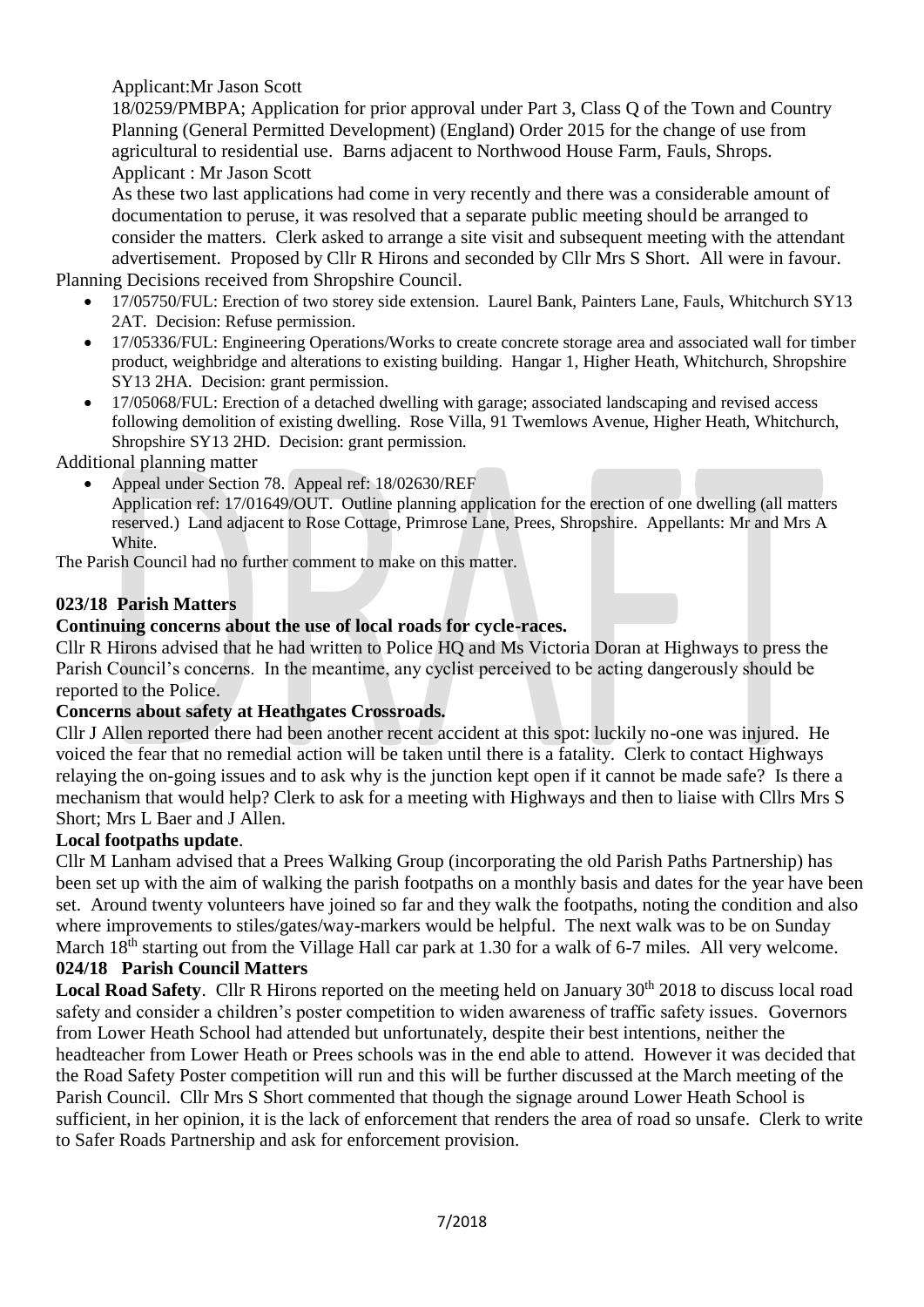Cllr Mrs B Rainford raised the concerns she has about the consistent flouting of the 40 mph speed limit on the A49 through Prees Green and she asked if the Safer Roads partnership would be able to help. Clerk to write.

### **Boundary at the back of Press playground**.

Cllr M Lanham suggested that a letter should be sent to the resident at No 3 Harvern Gardens, who is apparently working hard to erect a boundary fence between his property and the playground, to applaud his endeavours and wish him well in completion of the project. Cllr Lanham suggested a letter should also be sent to the resident at No 4, enquiring whether he or she has any plans to fence the bottom of the garden as the boundary between it and the playground is at present non-existent and the resulting route through looks as though it sees plenty of use by pedestrians. Cllr Lanham also suggested that John Walker be asked to tidy up the area, cutting back the undergrowth etc ready for the next stage of reinstating a proper boundary. Cllr Lanham proposed these actions which were then seconded by Cllr J Whelan and all were in favour.

# **Pavilion demolition: update.**

The clerk reported that the Pavilion is now almost empty, but homes are needed for the football nets and the fire extinguishers. Cllr J Allen offered to store the nets at Holly Farm and Cllr J Whelan said he could arrange the decommissioning of the fire-extinguishers.

### **Request for funding of planting at the War Memorial**

Cllr Mrs S Short reported that two benefactors had kindly donated monies to meet the costs of the two hydrangeas requested by Mrs Sally Pearson on behalf of the group of volunteers who maintain the War Memorial.

### **General Data Protection Regulations May 2018**

Cllr M Lanham reassured the Parish Council (and particularly the clerk!) that although there has been a lot of scare-mongering about the new regulations there is really no need for us as a small Parish Council to worry. Much of the legislation has no application to us and in our organisation we already maintain a culture of courtesy, which precludes the careless use of any personal data. Cllr Lanham suggested that he and the clerk do an audit of data held and that he will then produce an audit summary detailing any required actions. Cllr Lanham also said he would be happy to take on the role of Data Protection Officer. Cllr R Hirons expressed the thanks of all the councillors for his willingness to take this on.

**Community-led planning in Prees**. Following on from a meeting with Nicola Fisher and Belinda Doolan from the Community Enablement team on February  $6<sup>th</sup> 2018$ , where the benefits of engaging the community in discussions about future housing development was made clear, Cllr R Hirons suggested that a meeting be set in which an initial course of action could be decided upon. Clerk to book the Village Hall and circulate date to all.

### **Website domain due for renewal March 2018**

Clerk to investigate procedure and report back.

### **Hot beverages at Parish Council meetings**.

Clerk has consulted SALC and the practice of supplying a hot beverage at meetings is encouraged. Clerk will ensure a supply of ingredients at the cost of 20p per drink, to be paid at point of delivery. It will, of course, be necessary to ensure that the making of the drinks does not delay the prompt and timely start of the meeting.

### **Policy documents review ahead of Annual Parish Council Meeting May 2018**

It was agreed that the clerk would randomly assign policy documents to councillors with the request that they read them carefully and report back (perhaps at the April meeting?) on any concerns they have or amendments they would suggest.

### **025/18 Accounting matters. Payment of accounts.**

Cllr Mrs D Foster proposed and Cllr R List seconded that the following accounts should be paid. All were in favour.

Accounts for Payment: February 20 2018